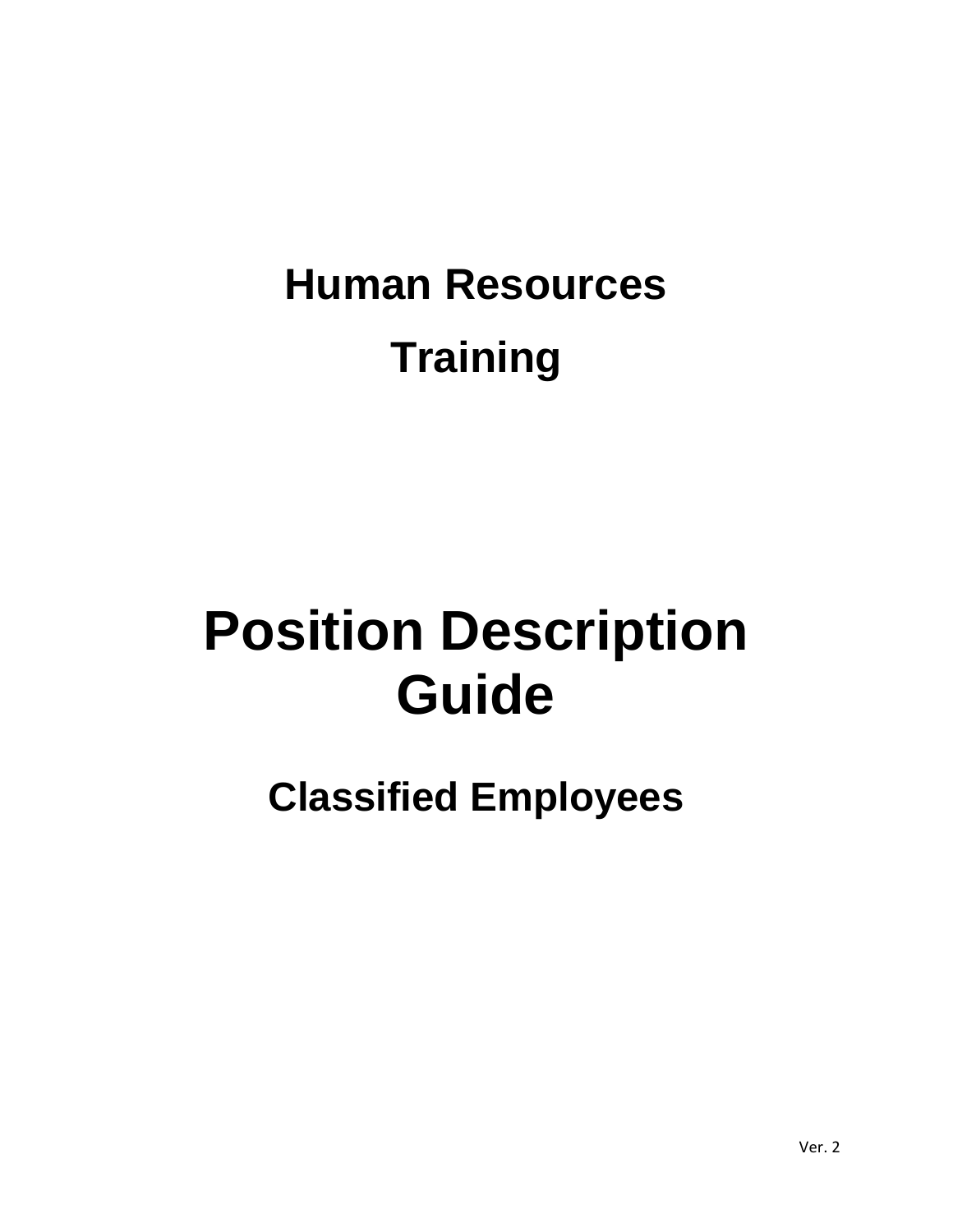#### **THE POSITION DESCRIPTION**

#### *INTRODUCTION AND PURPOSE*

#### **Introduction**

The position description (PD) is the primary document of personnel administration in the State. It is basic to:

- designing a job,
- allocating it to a classification,
- identifying type of service,
- recruiting to fill a vacancy,
- complying with Equal Employment Opportunity Commission (EEOC) regulations,
- identifying Essential Functions of the job required by the Americans with Disabilities Act (ADA),
- deciding Fair Labor Standards Act (FLSA) status,
- communicating job duties to an employee,
- establishing performance standards, and
- in completing a performance evaluation.

A good, up-to-date PD prevents many assignment-related or classification grievances. A well written PD allows the administrative processes of Human Resources management to function smoothly and efficiently.

#### **Purpose**

The fundamental purpose of the PD is to describe the specific work assigned to a position. It clearly states the tasks, authority and responsibilities that go together to make up a job.

Good PD's give complete statements of the assigned duties, identify actual guidelines, explain how the employee uses them, give examples of typical decisions and the extent and nature of regular, recurring work contacts.

#### *WRITING THE POSITION DESCRIPTION*

#### **The Writer**

Management is responsible for consistently well written PD's. An integral part of a manager's responsibility is to define and describe work. The employee may review and clarify as needed for accuracy and mutual understanding of the assigned work; however, Managers assign duties and responsibilities to individual jobs.

Ideally, the first line supervisor writes the PD's for positions they supervise. This allows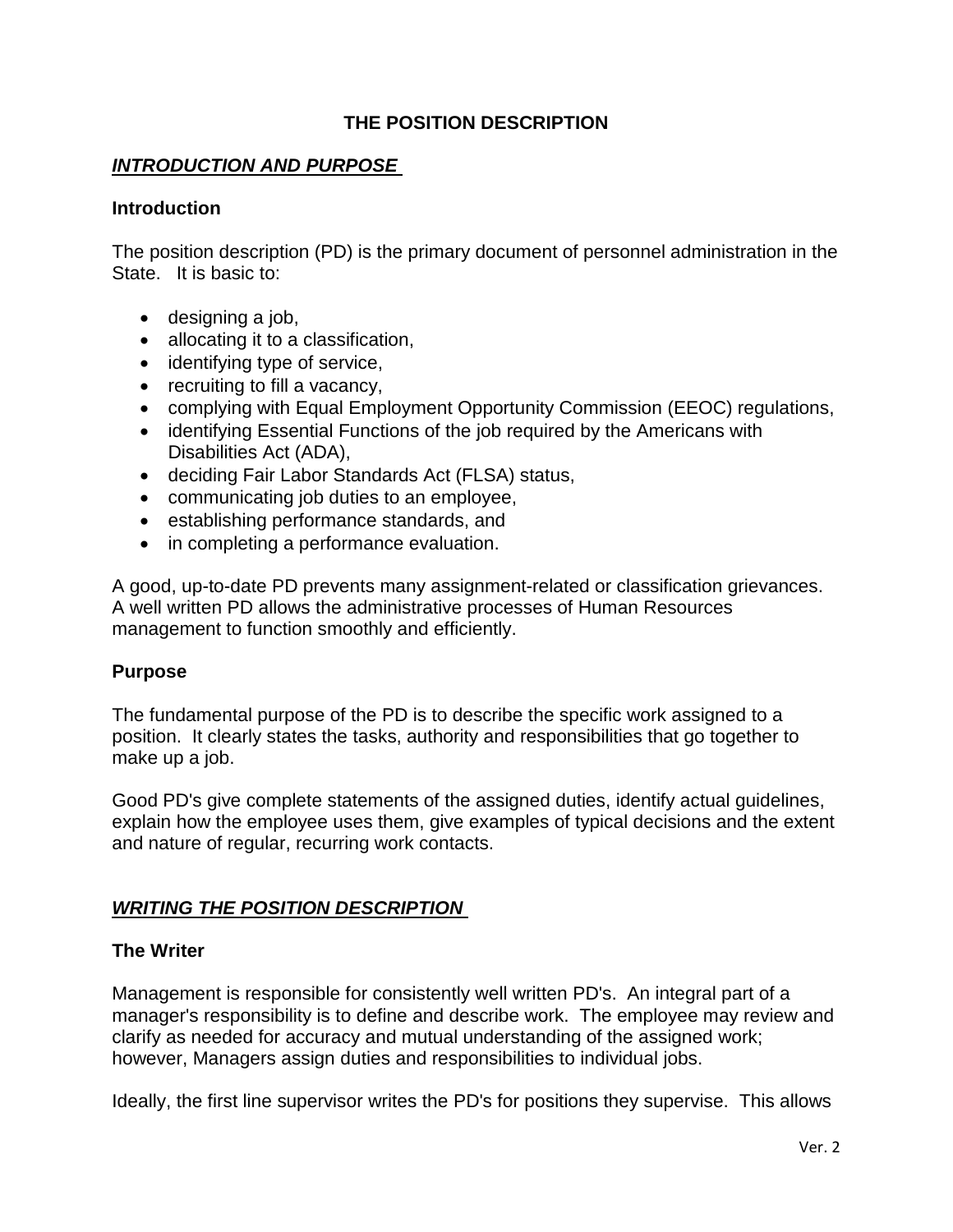the person most familiar with what needs to be done to decide the job structure of the unit. Once written, the reviewer (i.e. Director, VP) should review the completed PD for program consistency and effectiveness.

Human Resources staff then reviews the PD for completeness and clarity. They will confirm the proper classification allocation for a new position or assure that the position remains properly allocated when duties are revised. They also confirm the inclusion or exclusion from collective bargaining and FLSA exemption status.

After these reviews, an Appointing Authority (or designee) signs it. This is the official who has the authority formalize "employment actions" (such as assigning work) for the agency. A PD is not an approved assignment of work until signed by the agency's Appointing Authority (or designee).

#### **Summary of Steps**

- 1. Management describes, defines, assigns work in writing the PD
- 2. Employee reviews the PD for clarity and accuracy
- 3. The Reviewer reviews the PD for program consistency and effectiveness
- 4. Human Resources staff review the PD for completeness, clarity, allocation, and various position status issues (optional)
- 5. Appointing Authority (or designee) approves the finalized PD

#### **The Position Description Form**

Western Oregon University uses two standard position description forms. The Classified Position Description Form and the Unclassified Professional Staff Position Description Form. Each of these PD Forms are posted on WOU's Human Resources web page.

Instructions for each section in the Position Description Form are specific. The various sections ask for different but interrelated pieces of information about the job. To present a thorough picture of the job, respond directly to each specific item.

For example, in the Classified Position Description Form, Sections #2 (Program and Position Information) and #3 (Description of Duties) ask for different but related pieces of information about the position. These sections provide a view of the position regarding the program in which it exists and a summary of the purpose of the position (Section #2), and the specific duties and responsibilities assigned to the position (Section #3). In completing these sections, the writer should take care to provide the specific information asked for in each section. Similarly, thorough responses to Section #5 (Guidelines) and Section #7 (Job Related Decision Making) also provide needed information about the position.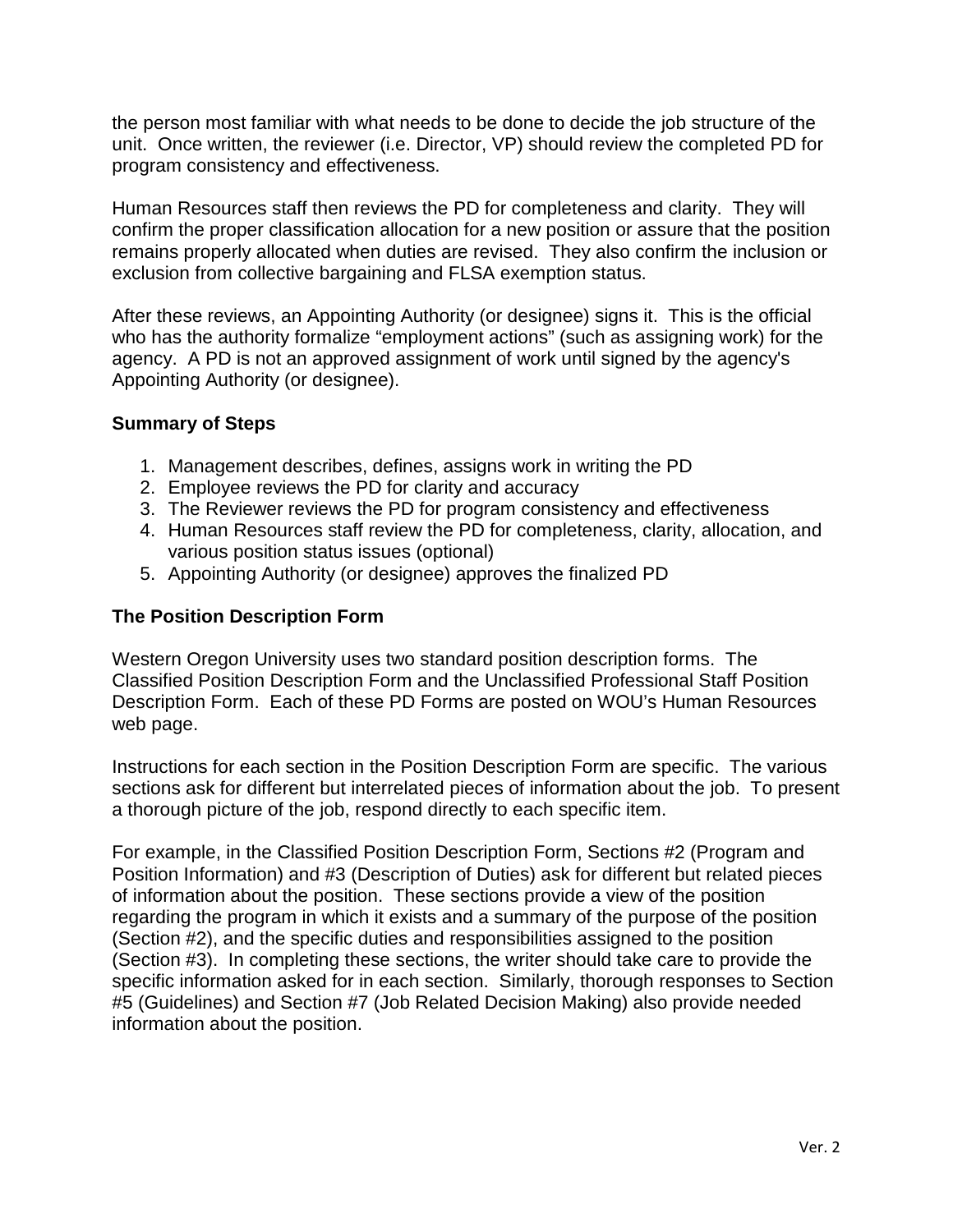#### **Gather the Facts**

The supervisor's knowledge of the work assigned to the position is the primary source of information for the PD. Secondary sources of data are in organizational charts, current PD's (in the same or other program areas), and the Human Resources Office. A critical component in revising PD is to resolve any contradictions between the work assigned by the PD and the work actually being performed by an employee. The Human Resources Office can assist in this by conducting a Desk Audit if needed.

#### **To Begin**

The writer's task is to list the primary job duties, and to describe for each:

- 1. What the position **does**
- 2. **To who or what** the position does it
- 3. And **what is the out put or result**

#### For Example:

- Records Proceedings To create a permanent record.
- Examines Patients To diagnose their condition.
- Searches Files To retrieve historical information.

#### **Keep It Simple**

Avoid unnecessary use of:

- Multi-syllable words
- Overly long sentences
- Jargon
- Acronyms

#### Examples:

| <b>Poor Statements</b>                                                                                                                        | <b>Good Statements</b>                                                                                                                                                                                                                                 |
|-----------------------------------------------------------------------------------------------------------------------------------------------|--------------------------------------------------------------------------------------------------------------------------------------------------------------------------------------------------------------------------------------------------------|
| Assist with programs including<br>orientation activities, conferences, ISO<br>and MSU activities; and with<br>implementation of ESL programs. | Assist with annual programming including<br>orientation activities, conferences,<br>International Student Organization (ISO)<br>and Multicultural Student Union (MSO)<br>activities; and of short term English as a<br>Second Language (ESL) programs. |
| Monitors and ensures compliance with<br>MSDS requirements to ensure safety of<br>all custodial and housekeeping activities.                   | Inspect custodial cleaner inventory and<br>storage for Materials Safety Data Sheet<br>(MSDS) and Hazard Communications<br>program compliance.                                                                                                          |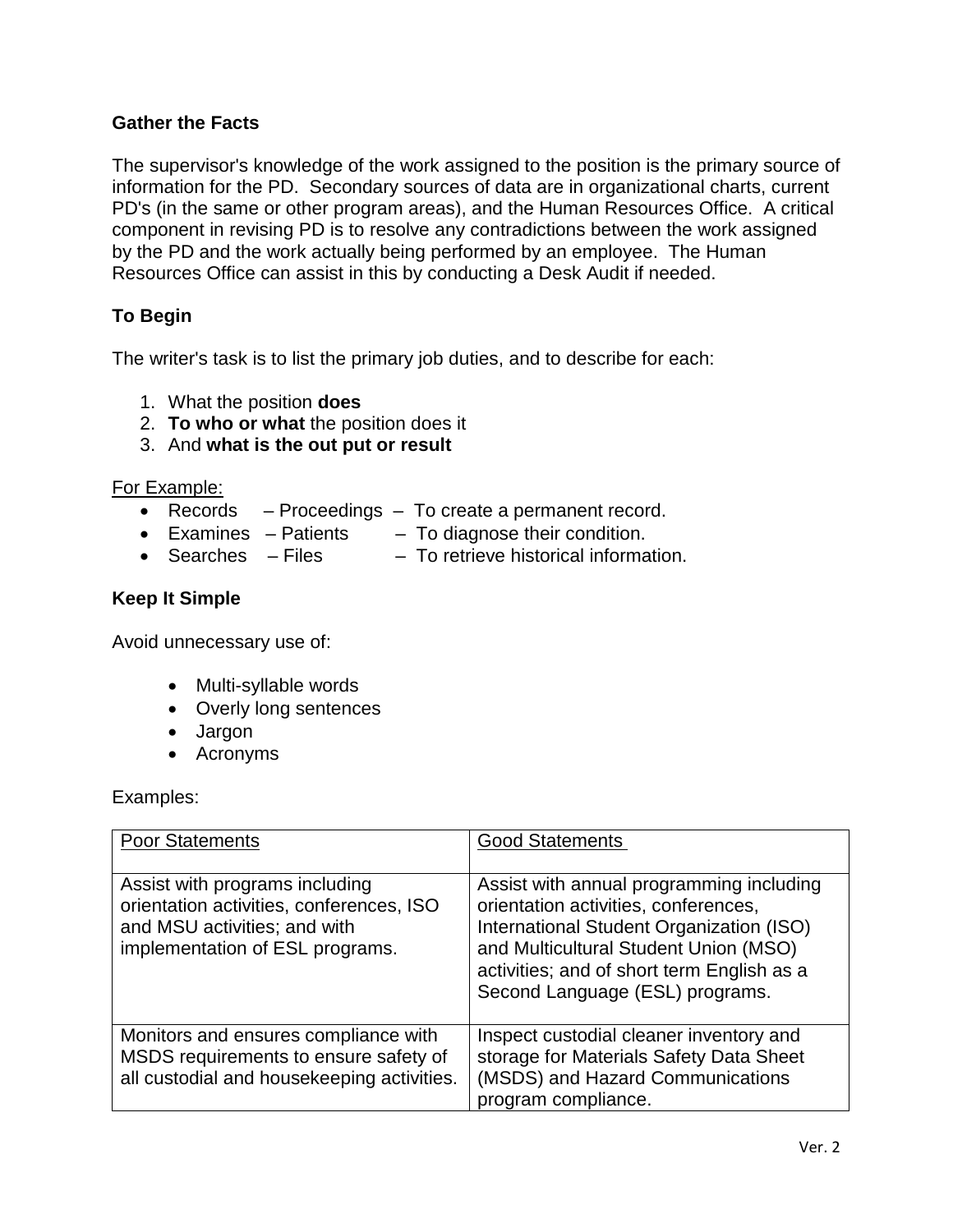| <b>Task Statement</b>                                                                                                                                                      | <b>Does What</b><br>(Action<br>Verb) | <b>To Whom</b><br>(Object of<br>Verb) | <b>For What</b><br><b>Purpose/Output</b><br>(A Product or Service<br><b>Result</b> )                   | How, Where,<br>Machines,<br>Equipment,<br>Tools, and/or<br><b>Processes</b>          |
|----------------------------------------------------------------------------------------------------------------------------------------------------------------------------|--------------------------------------|---------------------------------------|--------------------------------------------------------------------------------------------------------|--------------------------------------------------------------------------------------|
| Proof reads grantee's<br>application for clarity<br>of language,<br>appropriate<br>signatures,<br>completeness of<br>information and<br>figures.                           | Proofreads                           | Grantee's<br>Application              | For clarity of language,<br>appropriate signatures,<br>and completeness of<br>information and figures. |                                                                                      |
| Writes letters and<br>memos to reply                                                                                                                                       | Writes                               | Letters and<br><b>Memos</b>           | To reply to requests for<br>general information and<br>to answer routine<br>communications.            | When content<br>and format can<br>be based in part<br>on previous<br>correspondence. |
| Evaluates written and<br>oral reports form<br>project managers<br>about project dates,<br>deadlines and<br>expenses to monitor<br>progress and set<br>resource priorities. | Evaluates                            | Information                           | To monitor progress and<br>prioritize resources.                                                       | From written<br>and oral reports.                                                    |
| Reviews agency<br>projects on-site for<br>compliance with<br>federal and state<br>standards; writes<br>report of findings.                                                 | <b>Reviews</b>                       | Projects                              | To decide compliance<br>and write report of<br>findings.                                               | On-site, using<br>federal and state<br>standards.                                    |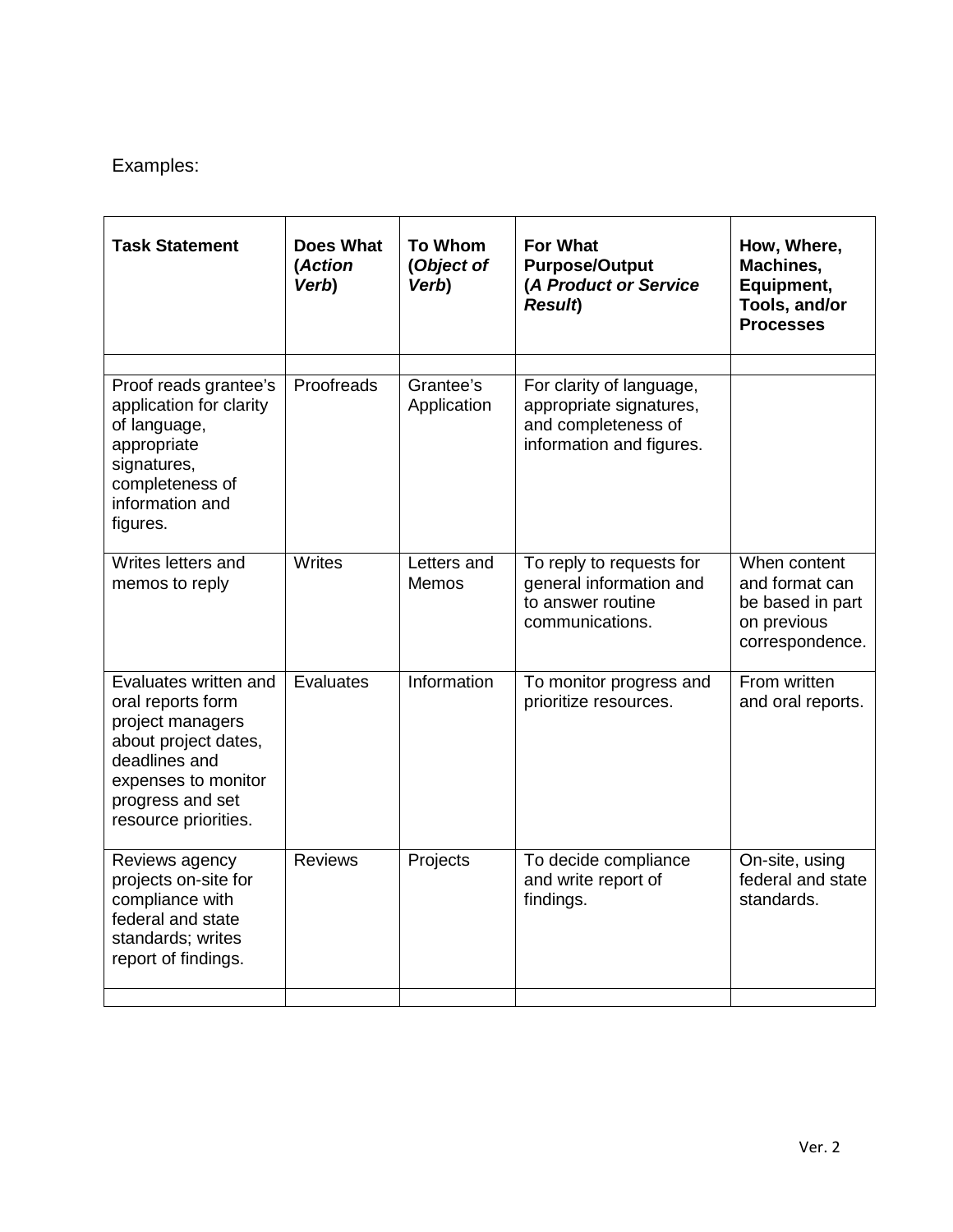#### **Be Specific**

The PD writer can clarify terminology and descriptions of work by asking a mental follow-up question, "in order to do what?" or "for what purpose?"

Examples:

| <b>Poor Statements</b>                          | <b>Good Statements</b>                                                                                                                                                 |
|-------------------------------------------------|------------------------------------------------------------------------------------------------------------------------------------------------------------------------|
| Asks clients questions from a standard<br>form. | Questions clients to decide eligibility for<br>(specific) services, records answers on<br>eligibility form and forwards to processing<br>for acceptance or rejection.  |
| Types letters and reports.                      | Types final letters and reports from rough<br>copy and general instructions; selects the<br>correct format and proofs draft for tying,<br>spelling, and format errors. |

#### **Avoid Ambiguous Terms**

The use of ambiguous terms such as "assists," "handles" and "prepares" without a further explanation of how it occurs is invariably a sign of inadequate information. Using the word "by" and then writing the processes, tasks or operations done, usually clarifies the ambiguity. For example, the word "assists," when used alone, can be widely interpreted. It is almost meaningless for position description purposes.

An employee who "assists" in a given piece of work may do such simple duties as searching files and assembling material. On the other hand, an employee may "assist" by doing the same duties as the employee being assisted except for the final responsibility for the work product.

Again, much or very little may be meant by the word "prepares." For example, "prepares statistical tables" might simply mean that the employee copies numbers from given places on a schedule, posts them to a given column and line on a tabulation sheet, and uses an adding machine to sum them and compute averages and percentages. On the other hand, it might mean that the employee uses initiative to seek out or develop sources of basic information, decides the means to collect the information, designs the tables, and writes the interpretative text.

If you describe the duties in terms of "what the worker does" instead of "what gets done," you will find it easier to avoid ambiguous terminology.

Because of the range of actions they may describe, other words that can be ambiguous without further explanatory detail include: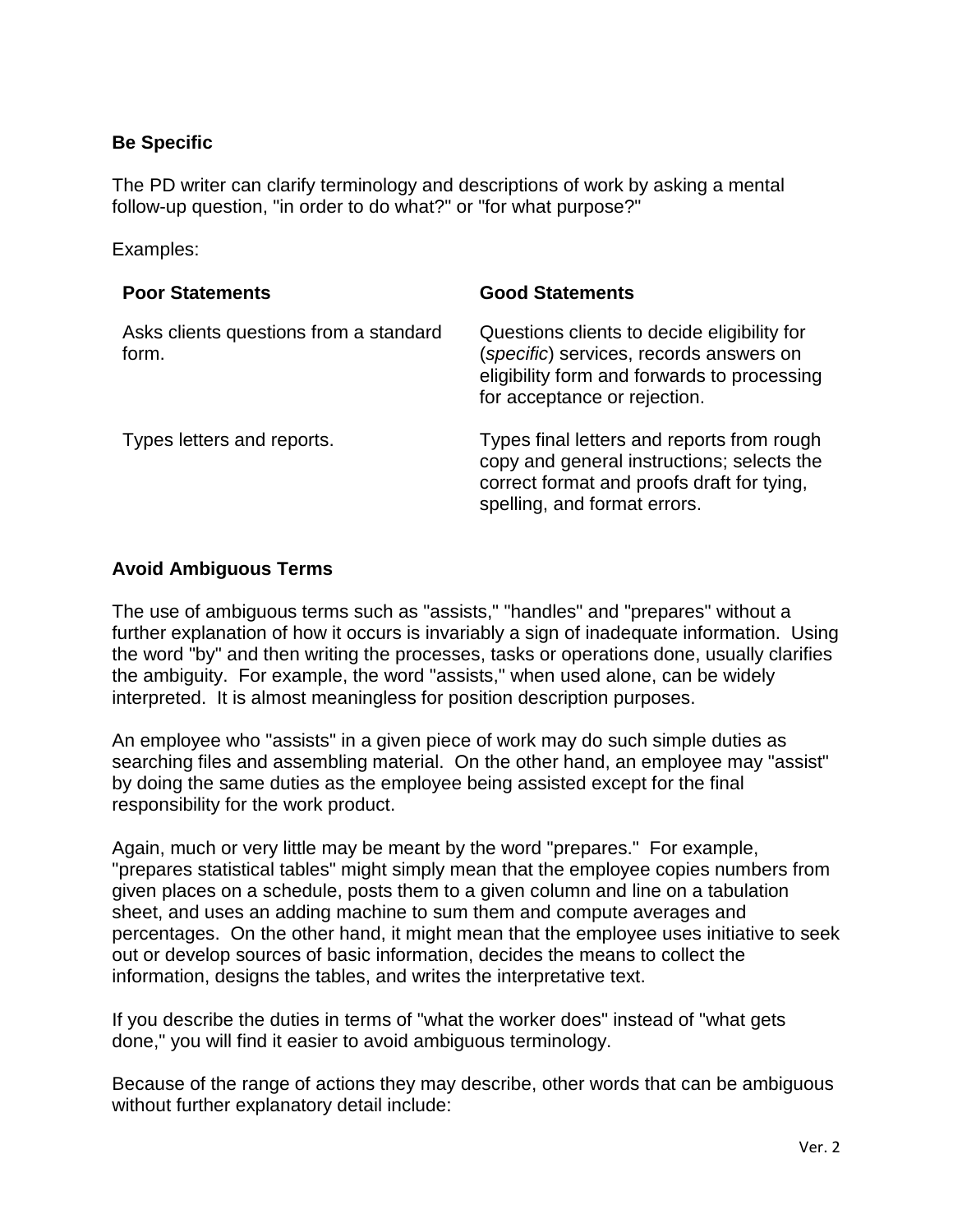| analyzes          | edits       | oversees     |
|-------------------|-------------|--------------|
| arranges          | examines    | participates |
| assesses          | handles     | persuades    |
| checks            | instructs   | plans        |
| communicates      | interviews  | processes    |
| compiles          | maintains   | researches   |
| conducts research | manipulates | reviews      |
| coordinates       | modifies    | services     |
| decides           | monitors    | supervises   |
| determines        | operates    | works with   |
| develops          | organizes   |              |
|                   |             |              |

#### **Avoid the Passive Voice**

The passive voice (i.e., is recommended, was filed, were summarized, were reported) suggests an action without an agent. When writing PD's, use an action verb. This identifies the action taken, to whom or what, and describes the expected outcome. This clarifies **who** files **what**, **who** recommends **what**, **who** summarizes **what**, or **who** reports **what**. Following **who does what** are the additional details of **to whom** and **for what purpose.** 

#### **Be Accurate**

Don't overstate or understate. Describe the job as it exists today and not as it may be in six months. Look at what tasks the employee does, not at how well he or she does them.

Writing an accurate PD is more difficult for new positions (such as those new positions proposed during budget preparation process). Nonetheless, it is the writer's responsibility to envision what the job will do and describe it on the appropriate PD form. When developing a PD for a job that does not currently exist, the PD writer has an additional task; they must think through what work will be done and how it will be done. Further, this work may be for a program that may not yet exist. This requires additional thought and planning.

Writing a complete and accurate PD, especially of a proposed new position, is not a quick or easy task. It often takes more than one draft. Allow time to think through the organization and individual business and job needs, to discuss with Human Resources staff, and to rewrite the PD as needed.

A common shortcoming is writing the PD by paraphrasing an OUS Class Specification instead of giving the clearest description of the assigned work. While a quick paraphrase of the class specification may appear to save time, it generally leads to processing delays in authorizing new positions, reclassification reviews of current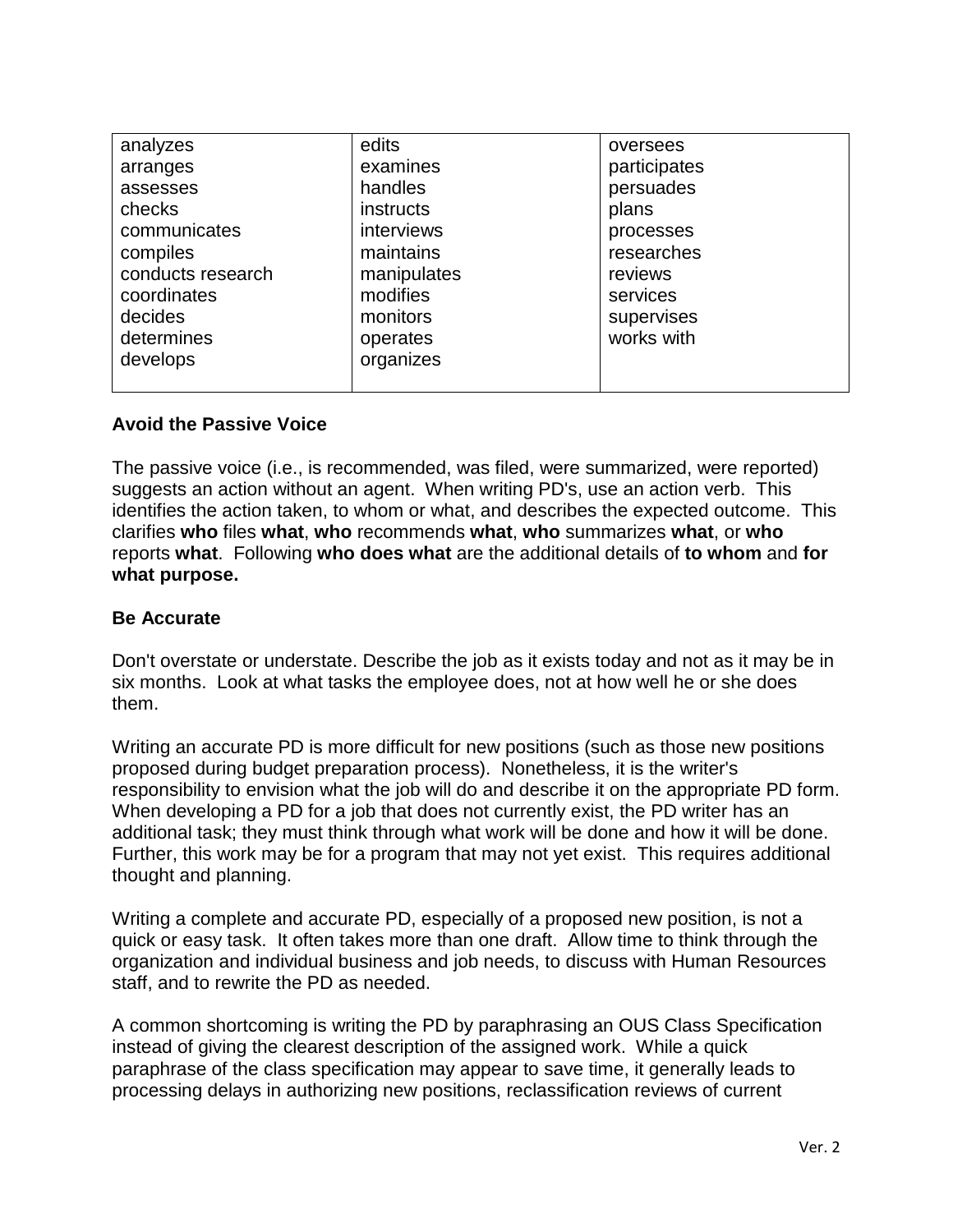positions, or in recruitment to fill a position. Such PD's fail to give the specific information an employee needs. In any case, a PD based on anything other than the writer's best understanding of the actual job duties fails to serve its many purposes.

#### **Administration**

There must be a PD for every position, whether filled or vacant. An accurate PD is required for correct allocation, for proper budgeting and effective recruitment. Revise the PD whenever duties or responsibilities of a job change significantly. Other changes such as position number or geographic location must also be revised on the official PD. The supervisor should review the existing PD with the incumbent yearly and initial it to verify that it is still accurate. A good opportunity for this is at the time of the annual performance evaluation. However, this does not replace the need to revise the PD as changes in the job occur.

#### *CLASSIFIED POSITON DESCRIPTION (PD) FORM – Instructions*

Complete all sections of the form. Responses, by section number, may be continued on an additional sheet; or you may expand the computerized form as needed. When using abbreviations, give an initial explanation of what they mean. (i.e. Office Specialist 2 {OS2}, Graphic Artist 3 {GA3}, Purchasing Agent 2 {PA2}.) Use classification titles and working titles when referring to other employees. If you need help or have questions, consult the Human Resources Office staff.

#### **Completion of the Classified PD Form - By Sections**

In the upper middle of the first page, mark whether the PD describes a New Position, or if it is a Revised PD (if Revised, note date of revision).

#### **Section 1 - Position Information**

- a. **Class Title** from the OUS Class Specification
- b. **Class Number** from the OUS Class Specification
- c. **Position Number** formally assigned to the position.
- d. **Working Title** the job descriptor as assigned to the position by the manager.
- e. **Work Unit** the section, unit or location of the position (i.e. Campus Dining, University Computing Services, Business Services, University Advancement, etc.)
- f. **Work Location (City-County)** –
- g. **Employee Name** –
- h. **Effective Date** for new positions, show the earliest date the position will be established dependent upon funding authority. For existing positions that have changed, the date should show when the changes take effect.
- i. **Position** mark the boxes that apply to the position, NOT the incumbent.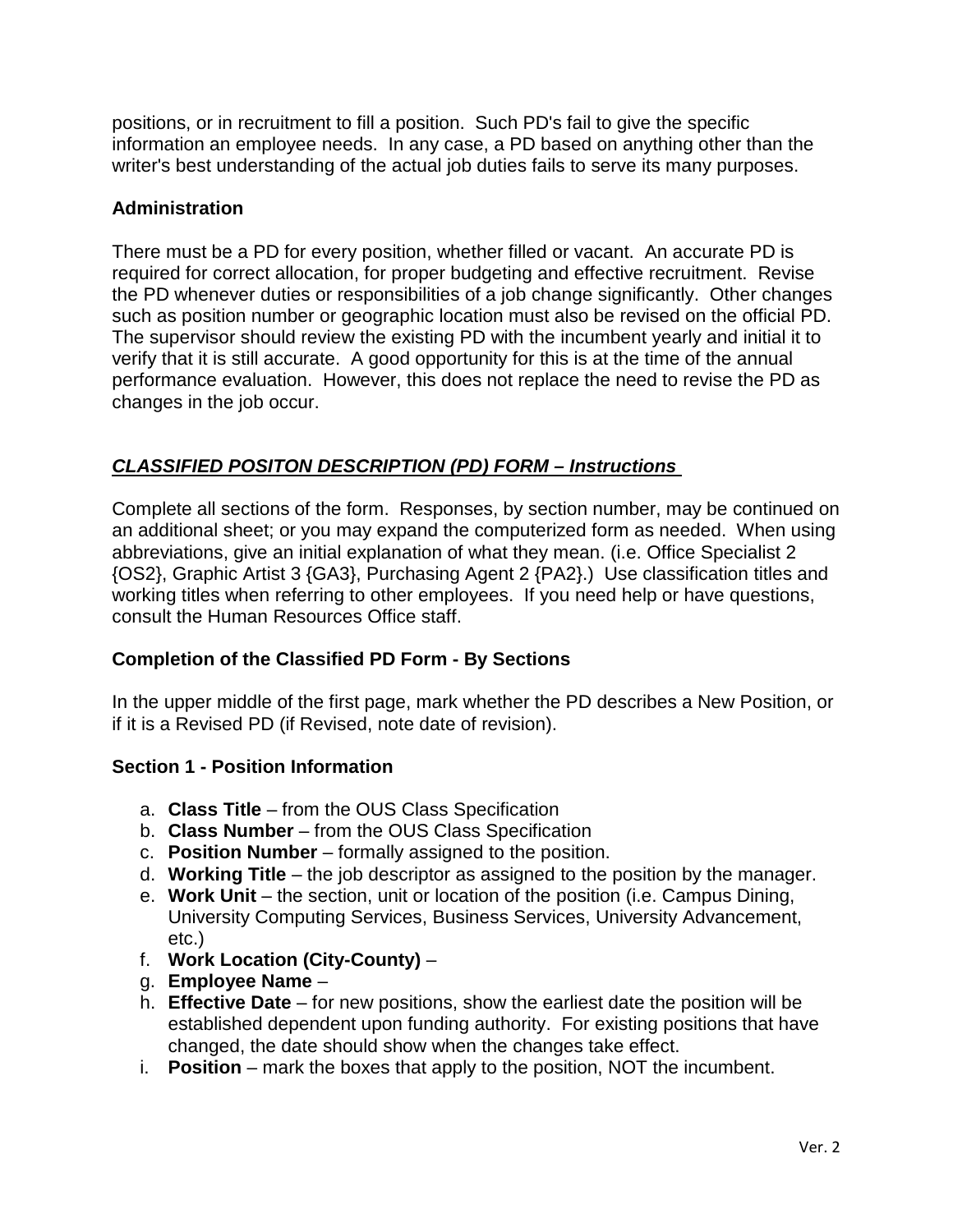- j. **FLSA** this is the Fair Labor Standards Act (FLSA) designation; mark Exempt Not eligible for Overtime; or Non-Exempt – eligible for Overtime. Some general reminders are:
	- Base the exemption on job content, not on the position's classification.
	- The salary range alone does not make a position FLSA Exempt.
	- The Union Contract may stipulate overtime provisions differently from the FLSA, creating overtime obligations beyond the FLSA requirements. However, they may not limit or restrict the application of the FLSA.
	- Work with your Human Resources Office to utilize the FLSA Worksheets to fully document FLSA Exempt Status.

#### **Section 2 – Program and Position information**

- a. **Describe the program** in which the position works and what the program does. State how it contributes to the purpose of the agency. Be sure to include general information about program size (employees, budget), scope (geographic region, statewide) and who or what the program affects.
- b. **Describe the purpose of the position** within the program. Briefly summarize why the position exists and its role in reaching program objectives (i.e., supportive, technical, supervisory, program manager). Think in terms of describing a job to a new friend. One or two sentences are sufficient to describe most jobs.

#### Examples:

- 1. This position provides secretarial support for the division chairs in the Special Education Division by typing letters and reports and keeping accurate records.
- 2. This position processes invoices to pay amounts owed and maintains the records supporting those disbursements. This position also processes daily check disbursements and inputs new vendors into the Financial Information System (FIS) via vendor hot-line.
- 3. This position directs and monitors the work of technical and professional employees of the BANNER Support Unit who collect and analyze payroll samples to ensure compliance with state and federal tax rules and regulations.
- 4. This position provides secretarial, receptionist, budget and records maintenance, and general office support to the Director and staff of the Student Enrichment Program of Western Oregon University.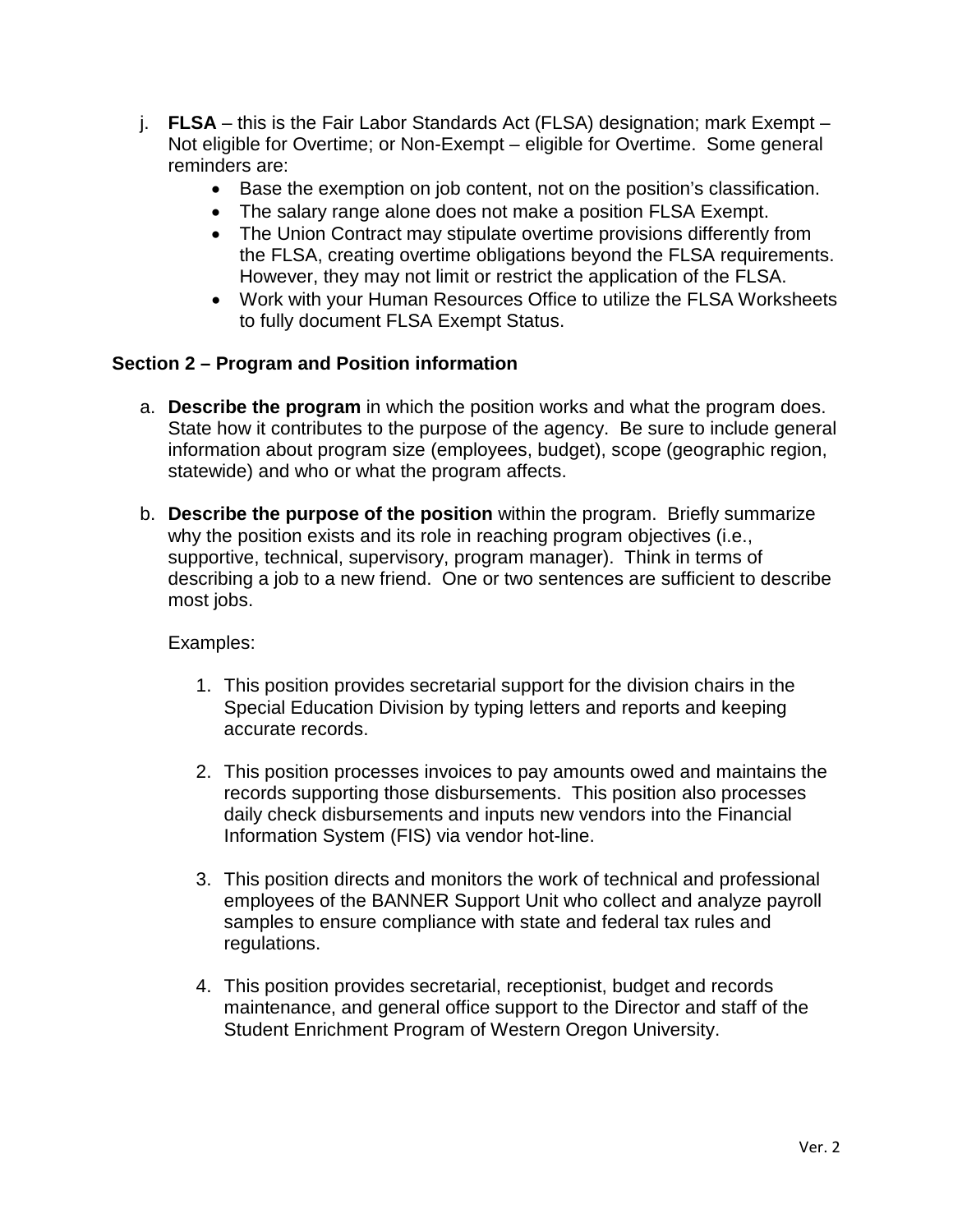#### **Section 3 - Description of Duties**

Accurately describe the major or most important duties assigned to this position. Be sure the description gives a clear picture of what the employee must do in the position. DO NOT include duties assigned solely for employee development or temporary duties. There should be an easily seen relationship between this Section (Description of Duties) and the "Purpose of the Position" portion in Section #2 (Program and Position Information).

In the first column at the left margin of duties page, enter an estimate of the percentage of work time spent doing each duty. When summed, the total is 100%. When updating an existing PD, show in the appropriate left hand column an "N" for duties newly assigned to this position and an "R" for revised duties.

In the appropriate left hand column, be sure to mark whether an identified duty is considered an **Essential Functions (EF)** of the position. Identify the duties (job tasks or responsibility statements) that are Essential Functions of this position by marking an "EF" next to those specific duty statements. This is a critical notation in order to comply with the Americans with Disabilities Act (ADA) requirements. The assigned job duties and responsibilities that are noted as Essential Functions in the PD must be performed by the employee unaided or with the assistance of a reasonable accommodation if needed.

Duties and responsibilities, or job functions, assigned to the position are Essential Functions **If:**

- a. The position exists to perform the function;
- b. There are a limited number of other employees available to perform the function or, among whom the function can be distributed; or
- c. The function is highly specialized, and the person in the position is hired for special expertise or ability to perform it.

Job duties and/or responsibilities that are not critical to this position, or can be assigned to someone else if needed are not Essential Functions of the position. Do **NOT** mark "EF" next to these duties. These duties are desirable functions of the position, but do not meet the above criteria. Special projects and other ad hoc duties are never considered Essential Functions of a job, although they can be listed as an assigned duty in this section.

Be specific. Begin each duty statement with an action verb that describes actual activities, whether physical or mental. Be complete. Assure duty descriptions include what the employee does, how he or she does it, to whom or what and for what purpose.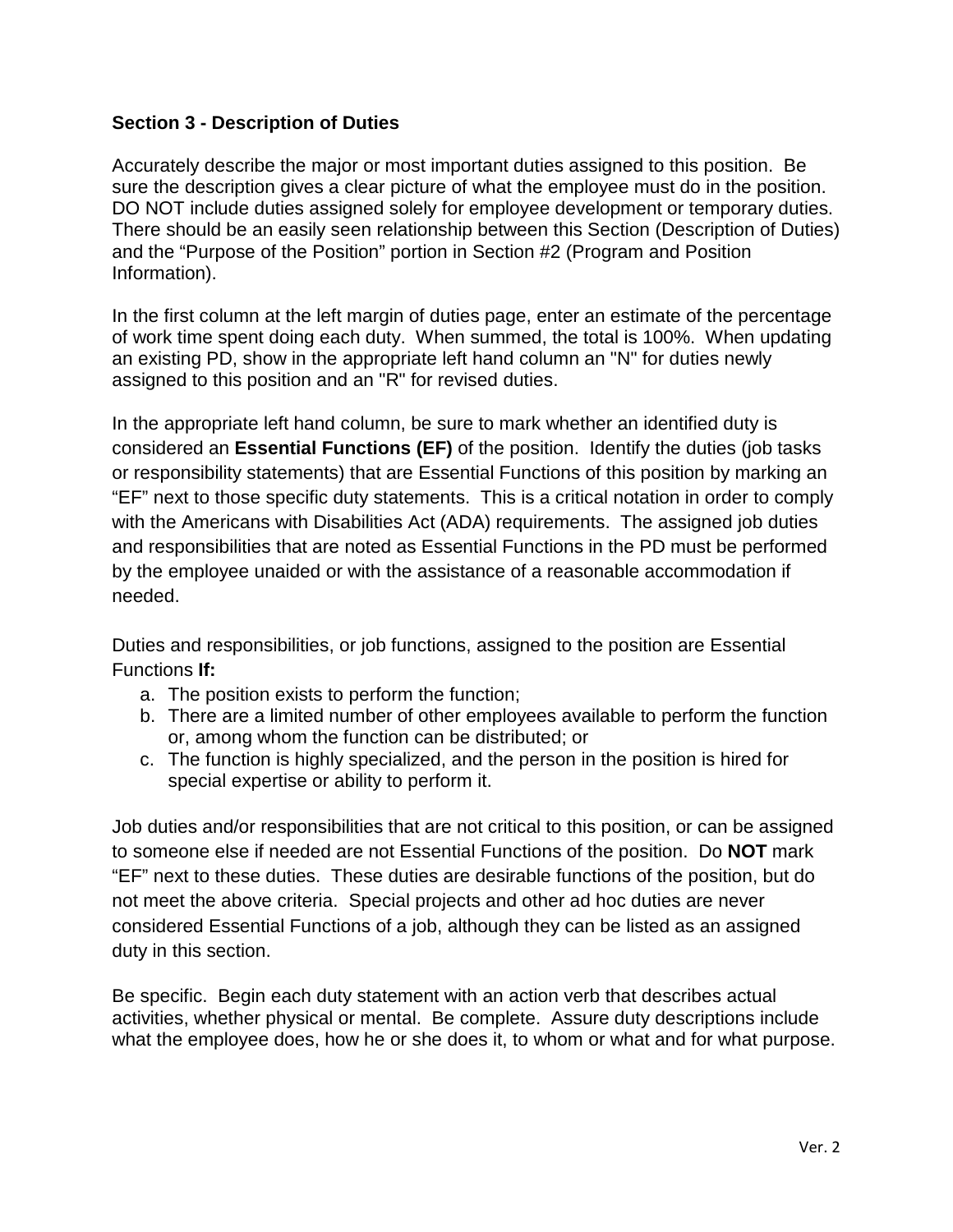| <b>Poor Statements</b>                                  | <b>Good Statements</b>                                                                                                                                                                                                                                                            |
|---------------------------------------------------------|-----------------------------------------------------------------------------------------------------------------------------------------------------------------------------------------------------------------------------------------------------------------------------------|
| Assists in handling correspondence                      | Receives, opens, date stamps, sorts and<br>routes incoming mail to appropriate staff<br>for needed action.                                                                                                                                                                        |
| Maintain grounds and landscaped areas                   | Mows lawn with power mower and hand<br>mower to maintain appearance of grounds.                                                                                                                                                                                                   |
| Keeps claim registers.                                  | Lists the claim number and the claim<br>amount in a monthly register for tracking<br>in-process claims.                                                                                                                                                                           |
| The employee is responsible for keeping<br>all records. | Compares invoices with purchase orders<br>for consistency and accuracy. Reviews<br>purchase requisitions submitted by the<br>(named) departments for accuracy and<br>gives them to Purchasing Agent for<br>approval.                                                              |
| Manages the office.                                     | Schedules work assignments of support<br>staff to assure effective use of resources.<br>Assigns and ranks priority of work as<br>needed. Reviews completed work for<br>accuracy and timeliness. Approves time<br>off assuring staffing levels needed to<br>complete support work. |

## **Section 4 - Working Conditions**

Use this section to describe general and specific working conditions, including danger of injury and other risks that are out of the ordinary and cannot be mitigated through training and safe work practices. Include how often such conditions are present.

Some positions may need a more detailed analysis of physical and mental requirements to assure compliance with governing regulations such as the ADA or Return of Injured Workers; for these, work with your Human Resources Office.

#### **Section 5 - Guidelines**

List any established guidelines used to do this job (i.e., State or Federal laws or regulations, policies, manuals or desk procedures) and how the employee uses them.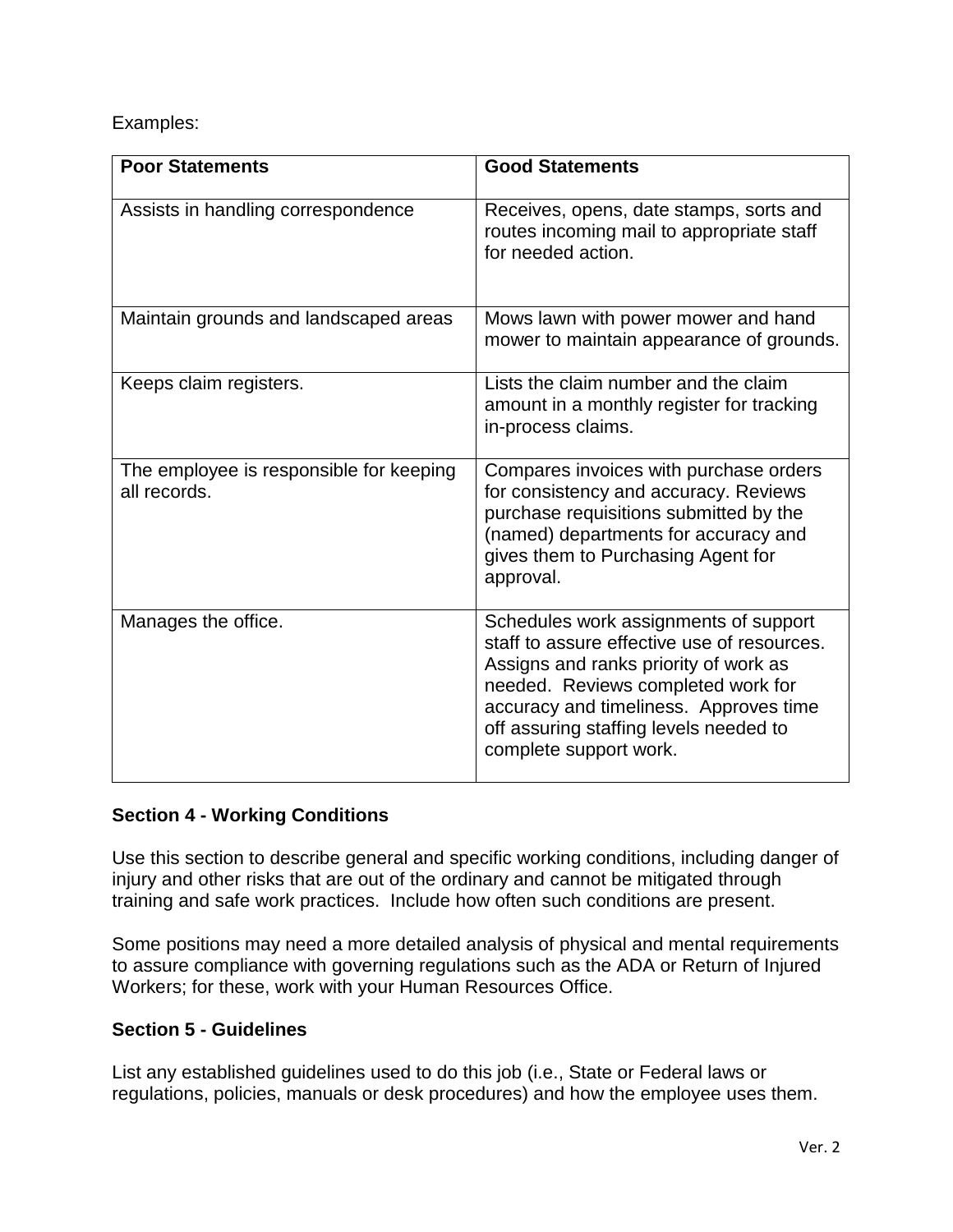| <b>Poor Statements</b> | <b>Good Statements</b>                                                                                                                                                              |
|------------------------|-------------------------------------------------------------------------------------------------------------------------------------------------------------------------------------|
| State tax laws.        | Explains State tax laws (list those<br>specific to position's use) to people who<br>call the office as part of the taxpayer<br>assistance program.                                  |
| Desk procedures.       | Desk procedures that show proper<br>formats and review procedures when<br>typing letters for the unit, agency or<br>other agency (such as letters for the<br>Director's signature). |

## **Section 6 - Work Contacts**

Identify people or groups of people outside the work unit with whom the employee has contact in the normal course of doing assigned work. Examples are clients, students, residents, other people within the agency, State employees in other agencies, legislators, Federal employees at regional or national levels, or the general public.

Refer to people by the job they do or by the job title. Do not use people's names in response to the "who contacted" question. Show how the employee makes contact (i.e., by telephone, in person), why (i.e., exchange of information, explain rules) and how often (i.e., daily, once a week, once a month, etc.).

## **Section 7 - Job-Related Decision Making**

Use specific examples of typical decisions made by the employee in the position (i.e., sets work priorities, hires staff, selects and orders equipment, approves purchases) to illustrate the position's authority. This section should relate the level of responsibility for decision making to the assigned duties in Section #3.

#### **Section 8 - Review of Work**

Describe who reviews the work by Classification or Working Title, and position number. Explain how, how often, and why the supervisor reviews the work.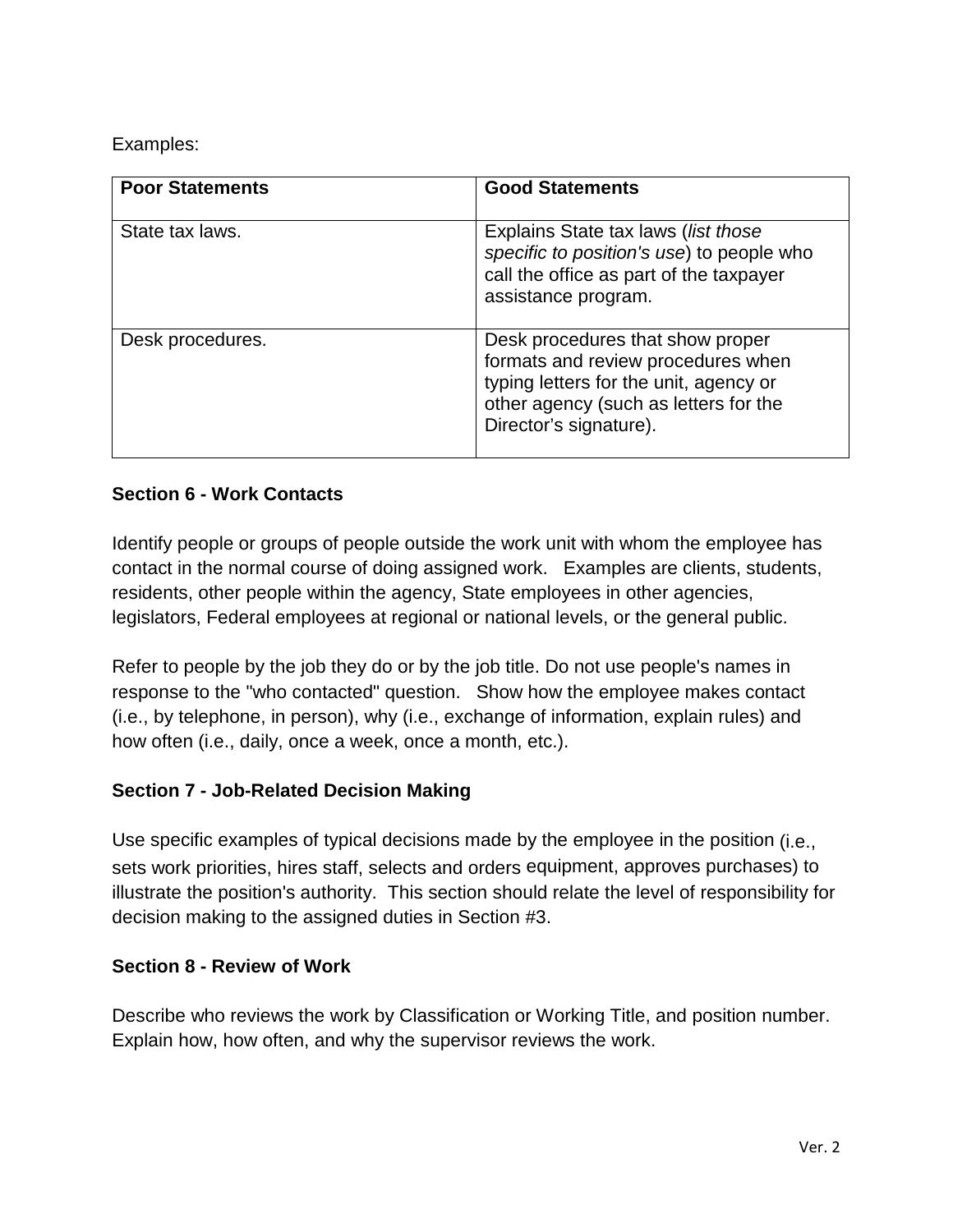- 1. The Food Services Manager (position #) reviews the work daily and at weekly meetings to discuss problems, keep advised of progress, and ensure timely production of high quality food product.
- 2. The Director of University Computing (position #) reviews the work daily or weekly to ensure the IT inventories and purchasing plans are accurate and complete.

## **Section 9 - Leadwork or Coordination of Duties**

Check the appropriate boxes for the leadwork and/or coordination responsibilities assigned to this position. Show the percentage of time and for how many employees this position provides these activities. There should be an interrelationship between this section, Section #3 (Description of Duties), and the Section #7 (Job Related Decision Making).

#### **Section 10 - Additional Job-Related Information**

This provides an opportunity to add any additional job-related information not specifically captured in another section of the PD, but which will help clarify the nature and special requirement needed for the job.

Special Requirements - List any special licenses, certifications, registrations or permits required by law, rule or regulation for the position.

Budget Authority - If the position has authority to spend or encumber money for supplies or equipment, give the total biennial budget amount. Show expenditure area (i.e., services and supplies, capital outlay, personal services, etc.) and describe the source of expenditure authorization (i.e., budget or grant funding, etc.).

#### **Section 11 - Organization Chart**

To provide a visual description of where the position functions within the organization, complete the chart provided by filling in the boxes with the requested information. However, it may be preferable to attach an expanded organizational chart to the completed PD form. You may use an existing organizational chart if it is accurate, upto-date and gives all the information needed.